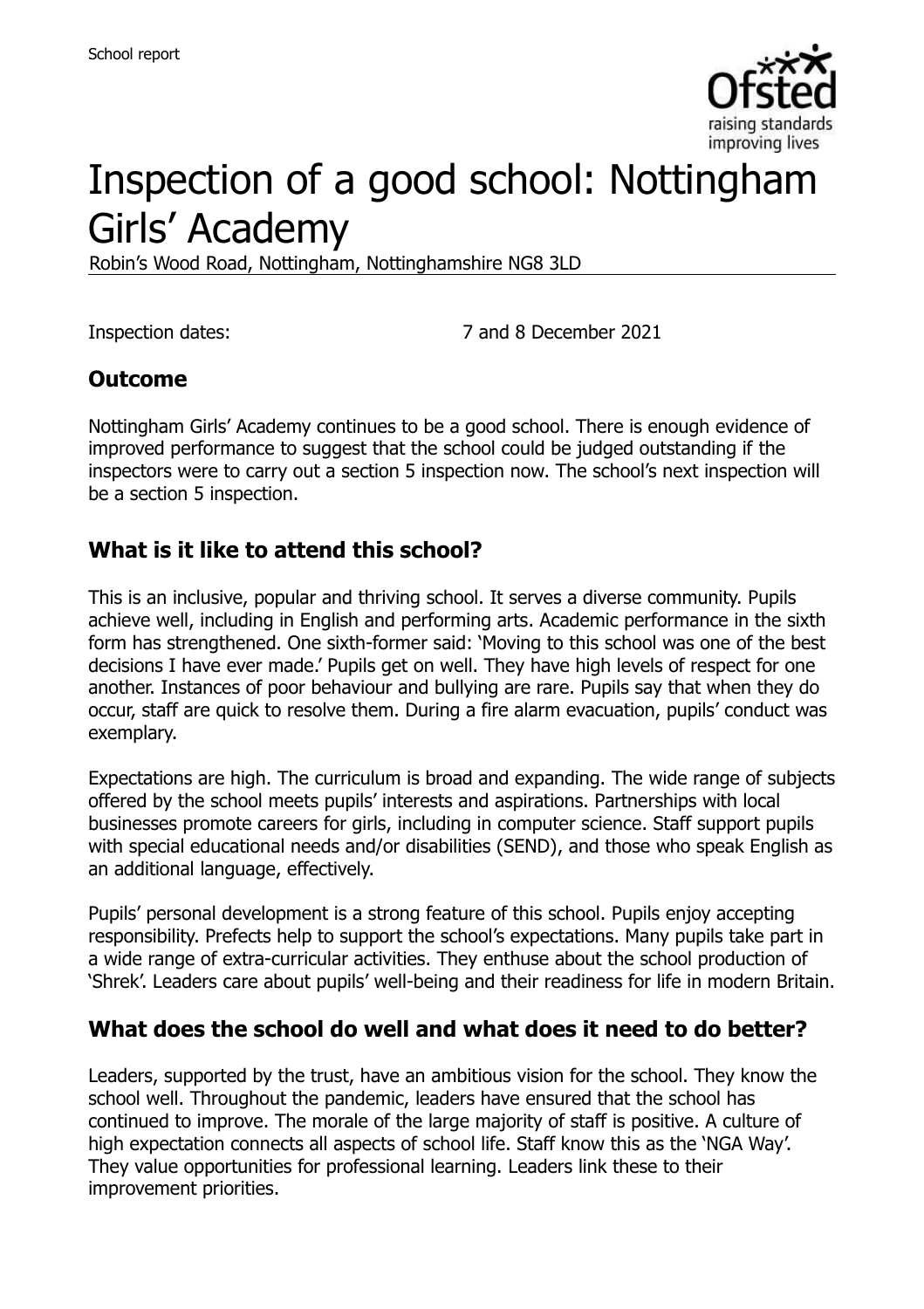

Leaders have enhanced the curriculum. The subjects that make up the English Baccalaureate lie at the heart of the curriculum. The proportion of pupils studying these subjects is rising. Subject leaders have ensured that curriculum plans identify the knowledge pupils need to learn and when. In many subjects, including dance, these plans go beyond what the national curriculum requires. Leaders are committed to expanding subject choices for older pupils. They have introduced computer science to all year groups. In key stages 4 and 5, pupils study a blend of academic and vocational courses. Popular courses include sociology and criminology, for example.

Teachers have strong subject knowledge. They use this well to question pupils, to check their understanding and to identify any misconceptions. They set pupils challenging work and provide support when it is needed. Pupils understand how the school's 'learning journeys' and 'learning challenges' help them to remember more. Pupils' achievement, particularly in academic courses, continues to strengthen.

In the sixth form, teachers show students precisely how they can apply the knowledge they have gained to achieve well. In other year groups, this practice is not always consistent. Pupils are not always confident in understanding how to apply their knowledge. This is particularly the case when they learn complex knowledge, including knowledge that goes beyond the national curriculum. This has not been helped by the impact of the pandemic.

Pupils with SEND get the extra help they need to study the same curriculum as others. Pupils who are at an early stage of reading, and disadvantaged pupils, are well supported. Staff use tutor time well to reinforce key skills, such as literacy and numeracy.

The school's systems for pastoral care are strong. Pupils feel well cared for. Levels of attendance have recovered quickly following national restrictions due to the pandemic. The school environment is calm and orderly. Disruption to learning is rare. Leaders ensure that they look after pupils with protected characteristics well. A group for lesbian, gay, bisexual and transgender pupils (LGBT+), for example, is further raising awareness of diversity.

The curriculum for personal development is strong across all year groups. Pupils understand the importance of British values, respectful relationships and consent. They enjoy the varied opportunities to discuss topical issues. Subject leaders have carefully considered how the curriculum in their subjects can promote pupils' moral and cultural development. Leaders have selected subject-related resources and topics that help to celebrate diversity, for example. In English, pupils in key stage 3 study literature which explores female role models. In geography, pupils learn about the 'fantastic places and spaces' beyond where they live.

Leaders have designed the school's 'BUILD' programme to promote pupils' character. Pupils receive rewards for developing personal qualities such as respect, resilience and responsibility. Pupils value the opportunities that they receive to prepare for life in modern Britain.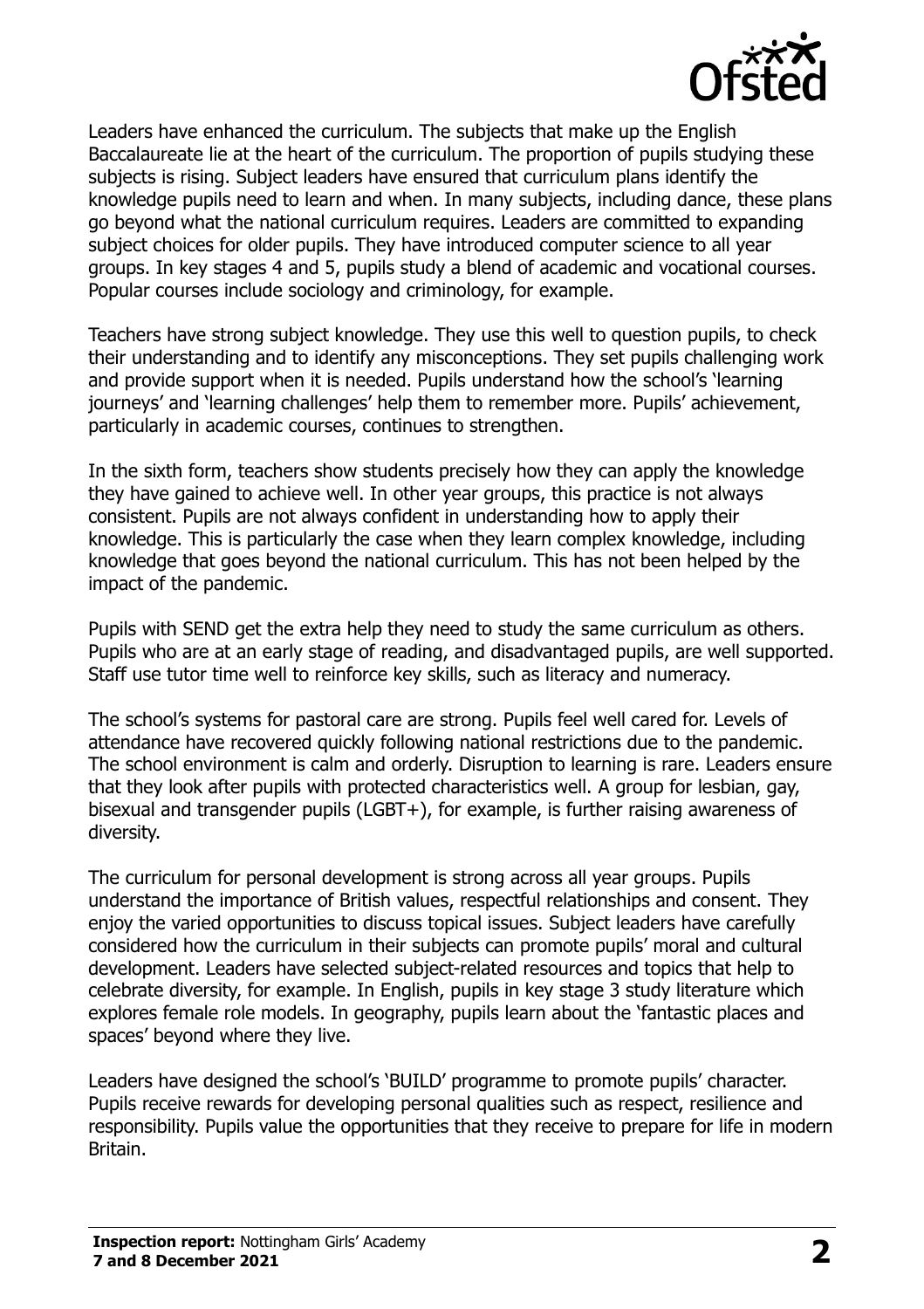

All pupils receive high-quality careers advice and guidance. They are well informed about the different options available to them. The school's 'build employment experiences' allow pupils to consider future option choices. For example, in key stage 4, pupils can gain practical experience of construction.

# **Safeguarding**

The arrangements for safeguarding are effective.

Leaders have established a culture of vigilance. They know the local safeguarding risks, including child criminal exploitation. Pupils learn about these risks through their personal development programme. Leaders have ensured that pupils know about the support available in cases of self-harm. Pupils say that they feel safe. They know the adults they can talk to if they have any worries. This includes access to a trained counsellor.

Leaders understand the needs of vulnerable pupils. They take swift action when required to protect them from harm. Record-keeping is thorough. Leaders work with external agencies well, including health services and social care.

# **What does the school need to do to improve?**

# **(Information for the school and appropriate authority)**

Sometimes, despite the demanding work that is set, pupils are not always confident in applying the knowledge they have gained to complete tasks set by teachers. When this is the case, pupils occasionally produce work that does not meet teachers' high expectations. Teachers should ensure that pupils understand how to apply their knowledge before moving on, so that pupils can remember more of the challenging subject content they are taught.

# **Background**

When we have judged a school to be good, we will then normally go into the school about once every four years to confirm that the school remains good. This is called a section 8 inspection of a good or outstanding school, because it is carried out under section 8 of the Education Act 2005. We do not give graded judgements on a section 8 inspection. However, if we find evidence that a school would now receive a higher or lower grade, then the next inspection will be a section 5 inspection. Usually this is within one to two years of the date of the section 8 inspection. If we have serious concerns about safeguarding, behaviour or the quality of education, we will deem the section 8 inspection as a section 5 inspection immediately.

This is the first section 8 inspection since we judged the school to be good in November 2016.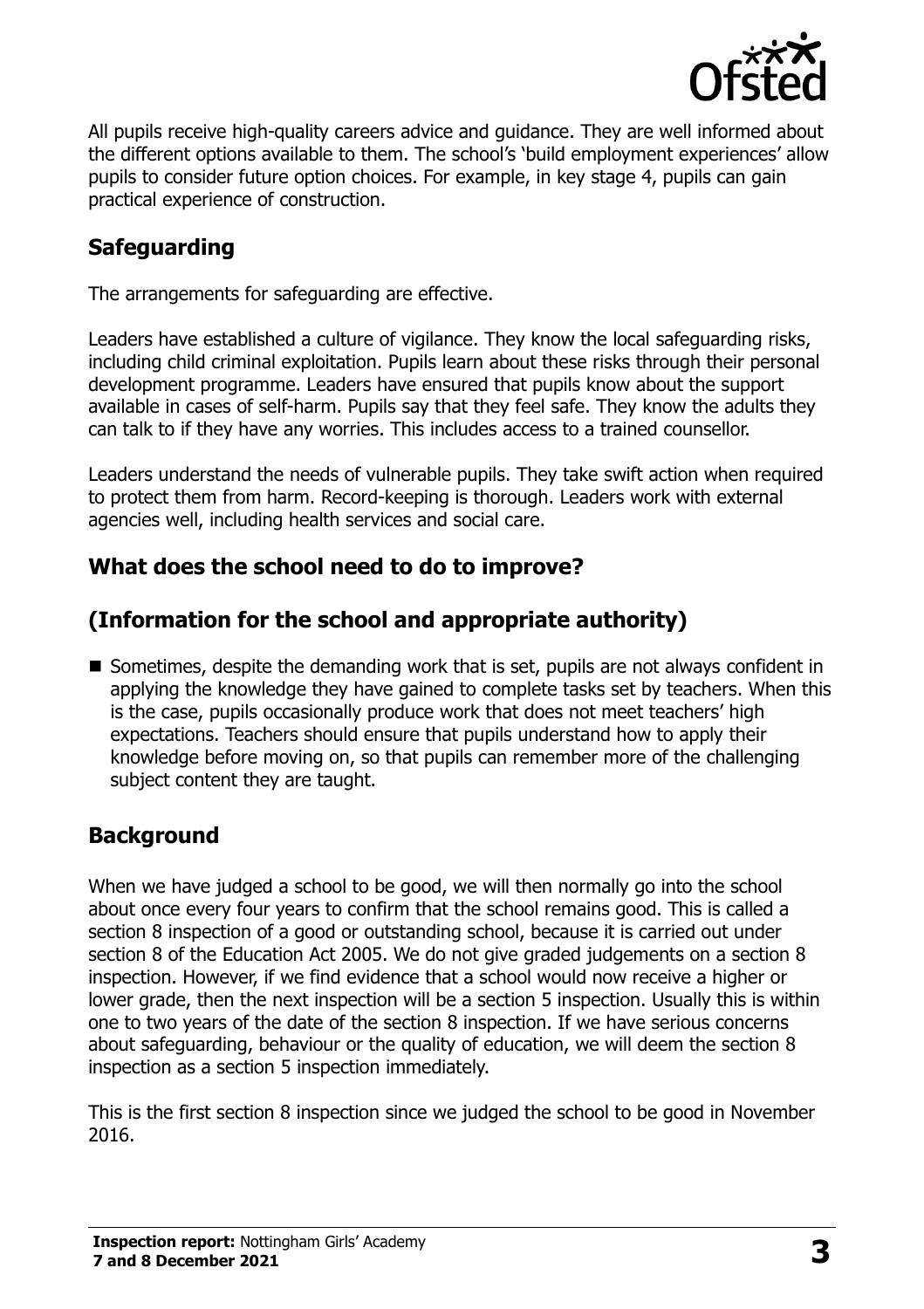

## **How can I feed back my views?**

You can use [Ofsted Parent View](https://parentview.ofsted.gov.uk/) to give Ofsted your opinion on your child's school, or to find out what other parents and carers think. We use information from Ofsted Parent View when deciding which schools to inspect, when to inspect them and as part of their inspection.

The Department for Education has further [guidance](http://www.gov.uk/complain-about-school) on how to complain about a school.

If you are the school and you are not happy with the inspection or the report, you can [complain to Ofsted.](https://www.gov.uk/complain-ofsted-report)

#### **Further information**

You can search for [published performance information](http://www.compare-school-performance.service.gov.uk/) about the school.

In the report, '[disadvantaged pupils](http://www.gov.uk/guidance/pupil-premium-information-for-schools-and-alternative-provision-settings)' refers to those pupils who attract government pupil premium funding: pupils claiming free school meals at any point in the last six years and pupils in care or who left care through adoption or another formal route.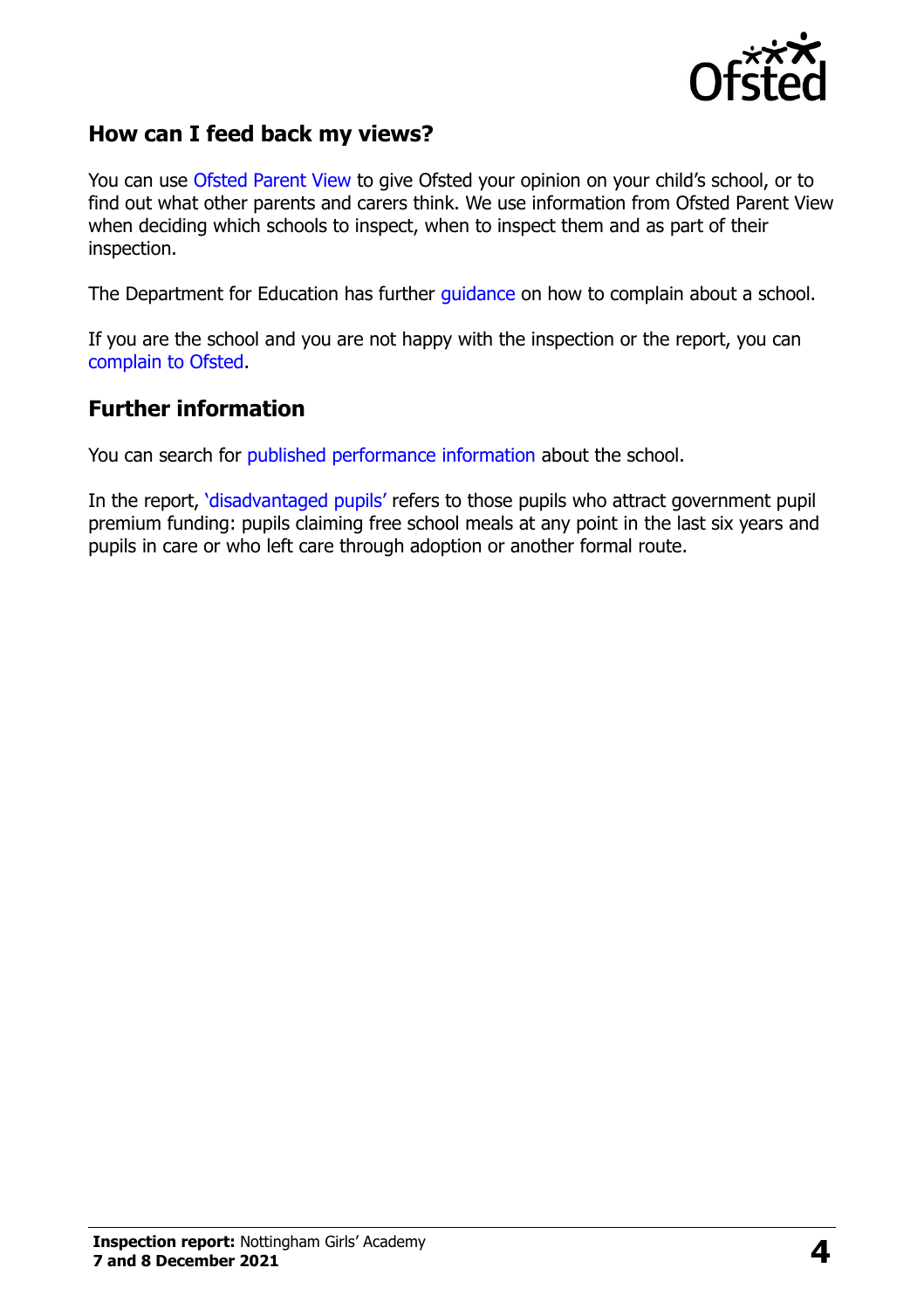

# **School details**

| Unique reference number                            | 137184                                                               |
|----------------------------------------------------|----------------------------------------------------------------------|
| <b>Local authority</b>                             | Nottingham                                                           |
| <b>Inspection number</b>                           | 10200306                                                             |
| <b>Type of school</b>                              | Secondary comprehensive                                              |
| <b>School category</b>                             | Academy sponsor-led                                                  |
| Age range of pupils                                | 11 to 19                                                             |
| <b>Gender of pupils</b>                            | Girls                                                                |
| <b>Gender of pupils in sixth-form</b><br>provision | Girls                                                                |
| Number of pupils on the school roll                | 871                                                                  |
| Of which, number on roll in the sixth<br>form      | 84                                                                   |
| <b>Appropriate authority</b>                       | Board of trustees                                                    |
| <b>Chair of trust</b>                              | Mike Hamlin                                                          |
| <b>Principal</b>                                   | David Tungate                                                        |
| Website                                            | www.nottinghamgirlsacademy.org/                                      |
| Date of previous inspection                        | 3 November 2016, under section 8 of the<br><b>Education Act 2005</b> |

## **Information about this school**

- This school is part of the Greenwood Academies Trust, which it joined in 2011.
- At the time of the inspection, the school was using five providers for off-site alternative provision. Three of these providers are unregistered with the Department for Education.
- The school meets the requirements of the Baker Clause, which requires schools to provide pupils in Years 8 to 13 with information about approved technical education qualifications and apprenticeships.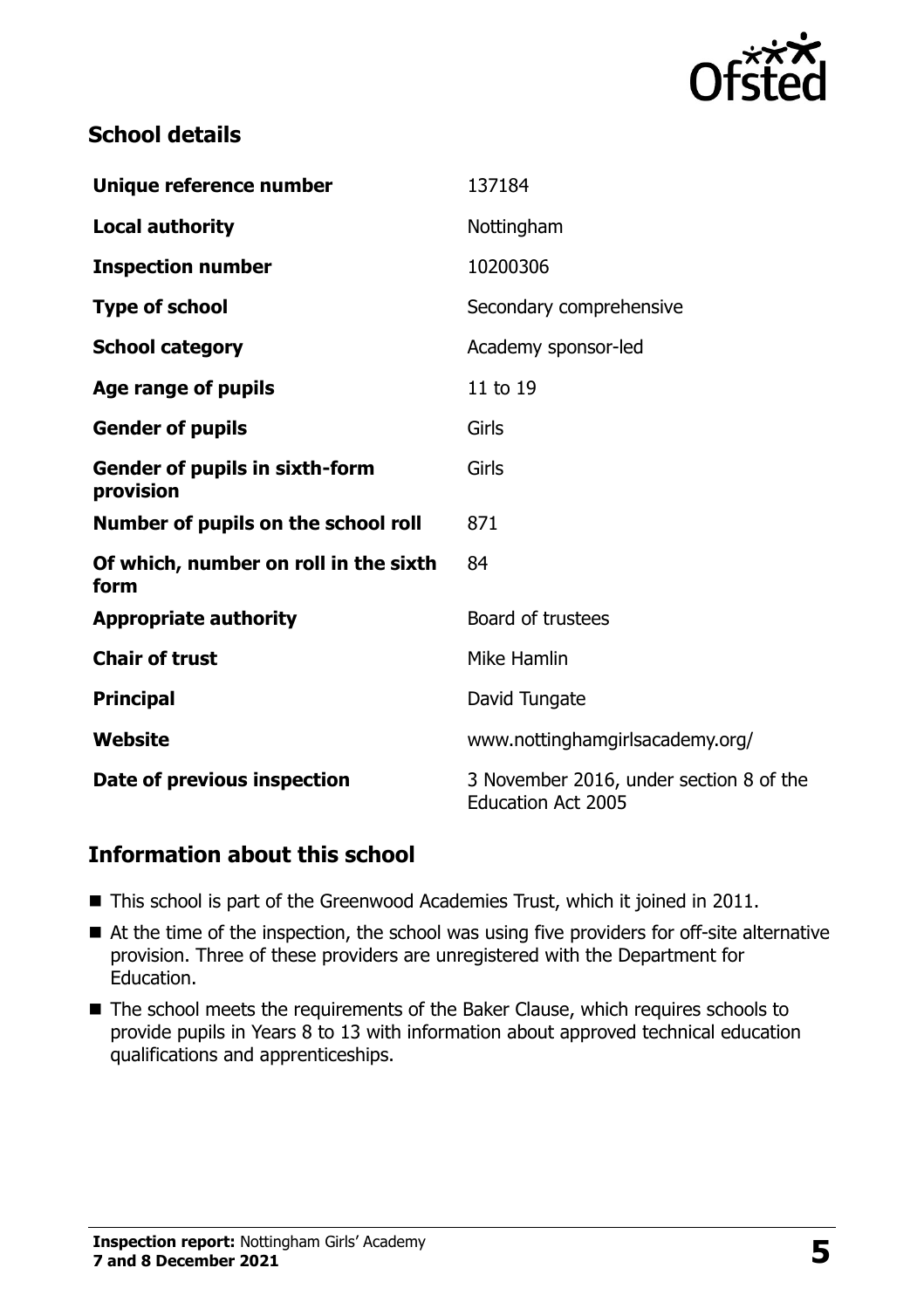

# **Information about this inspection**

- This was the first routine inspection the school has received since the COVID-19 pandemic began. Inspectors discussed the impact of the pandemic with the school leaders and have taken that into account in their evaluation.
- Inspectors met with the principal and other members of the senior leadership team. Meetings were also held with subject leaders and the director of the sixth form. Additional meetings took place with the coordinators for pupils with SEND and for pupils who speak English as an additional language.
- $\blacksquare$  A meeting was held with three representatives from the trust, including the chief executive officer.
- Inspectors spoke to groups of pupils, formally and informally, around the school site and across all key stages.
- To check the school's arrangements for safeguarding, the lead inspector met with the trust's and school's designated leaders for safeguarding. An additional meeting was held with the designated teacher with oversight of children in the care of the local authority. Inspectors checked the school's arrangements for those pupils attending offsite alternative provision.
- Inspectors reviewed a range of school documentation, including policies and recordkeeping for behaviour and attendance.
- Inspectors completed deep dives in English, geography and science. In each subject, inspectors visited lessons, scrutinised the work in pupils' books and held discussions with subject leaders, teachers and pupils. Inspectors also made visits to morning tutortime sessions.
- The lead inspector considered the responses to Ofsted Parent View. Responses to Ofsted's surveys for pupils and staff were also reviewed.

#### **Inspection team**

| Chris Stevens, lead inspector | Her Majesty's Inspector |
|-------------------------------|-------------------------|
| Shazia Lydon                  | Ofsted Inspector        |
| Julie Swales                  | Ofsted Inspector        |